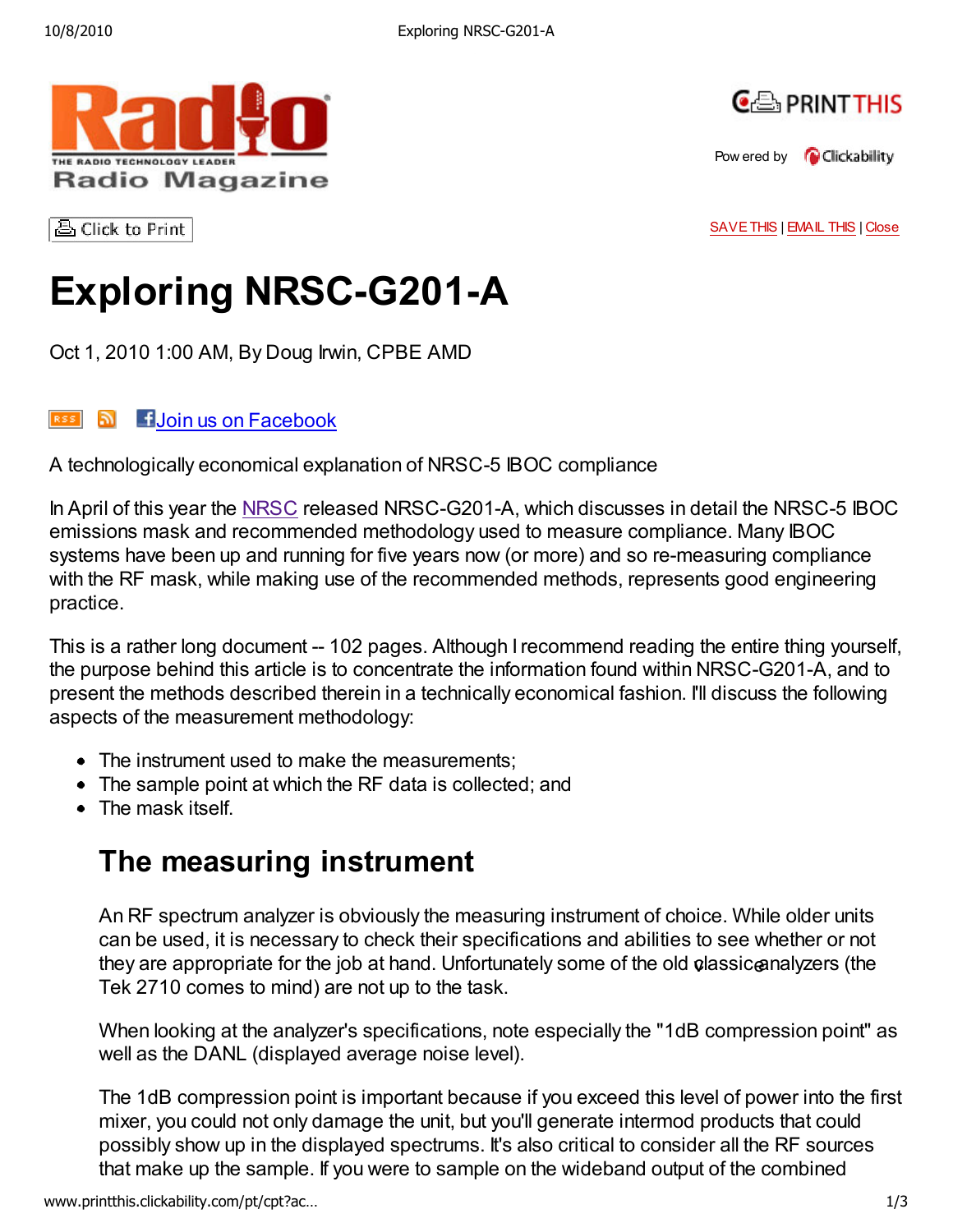### 10/8/2010 Exploring NRSC-G201-A

system (for example) you would need to consider the total power from all carriers heading out to the antenna.

On the other hand, the document recommends (at minimum) that the DANL be at least 10dB below the lowest mask limit. So, as the instrument user, you need to be sure that you have a strong enough sample signal so that you don't bring the analyzers' own noise floor up too high in the reading p therwise the lowest limit of the emissions mask (-80dBc) will be buried by the instrument's own internal noise.

The final line under this heading in the NRSC document reads as follows: "There is no better way to evaluate the instrument than to try it out on signals whose performance is already known." I take this to mean that if the DANL reads low enough, based on a given RF sample level, and that the instrument's capabilities are correct, then the unit is good enough to take measurements.

Resolution bandwidth (RBW) is one of the most important parameters you will set during your measurement. In this document, the standard RBW used for measuring IBOC in the FM band is 1KHz; in the AM band, 300Hz. The type of RBW filter also affects the readings slightly (check your analyzer specs again). Subtract 0.5dB from your readings if the filter type is 4-pole analog; subtract 0.24dB if the filters are Gaussian/analog. Video bandwidth, can be turned off, or as a rule of thumb, set for 10 times that of the RBW.

The detector type in use by the analyzer is important. It is recommended in this document that the detector be average power (or RMS) type. Again, consult the analyzer specs.

And finally, the number of sweeps taken by the analyzer in the collection of the data should be 100. To comply literally with the recommendations, you must measure at least 100 sweeps and extend the collection time to at least 30 seconds.

So a quick review of our basic spectrum analyzer specs and setup:

- Make sure the total input power to the analyzer is sufficiently below the 1dB compression point, but high enough so that reference power reading is at least 90dB above the DANL;
- Set the RBW for 1KHz (FM band readings). VBW at least 10 times RBW;
- Use average power (or RMS) detector; and
- Leave "sweep time" on auto, and take measurement over 30 seconds minimum with a minimum of 100 sweeps.

-- continued on page 2

### Find this article at:

http://w w w .radiomagonline.com/digital\_radio/hd\_radio/exploring-nrsc-g201-a-0928/index.html



Check the box to include the list of links referenced in the article.

SAVE THIS | EMAIL THIS | Close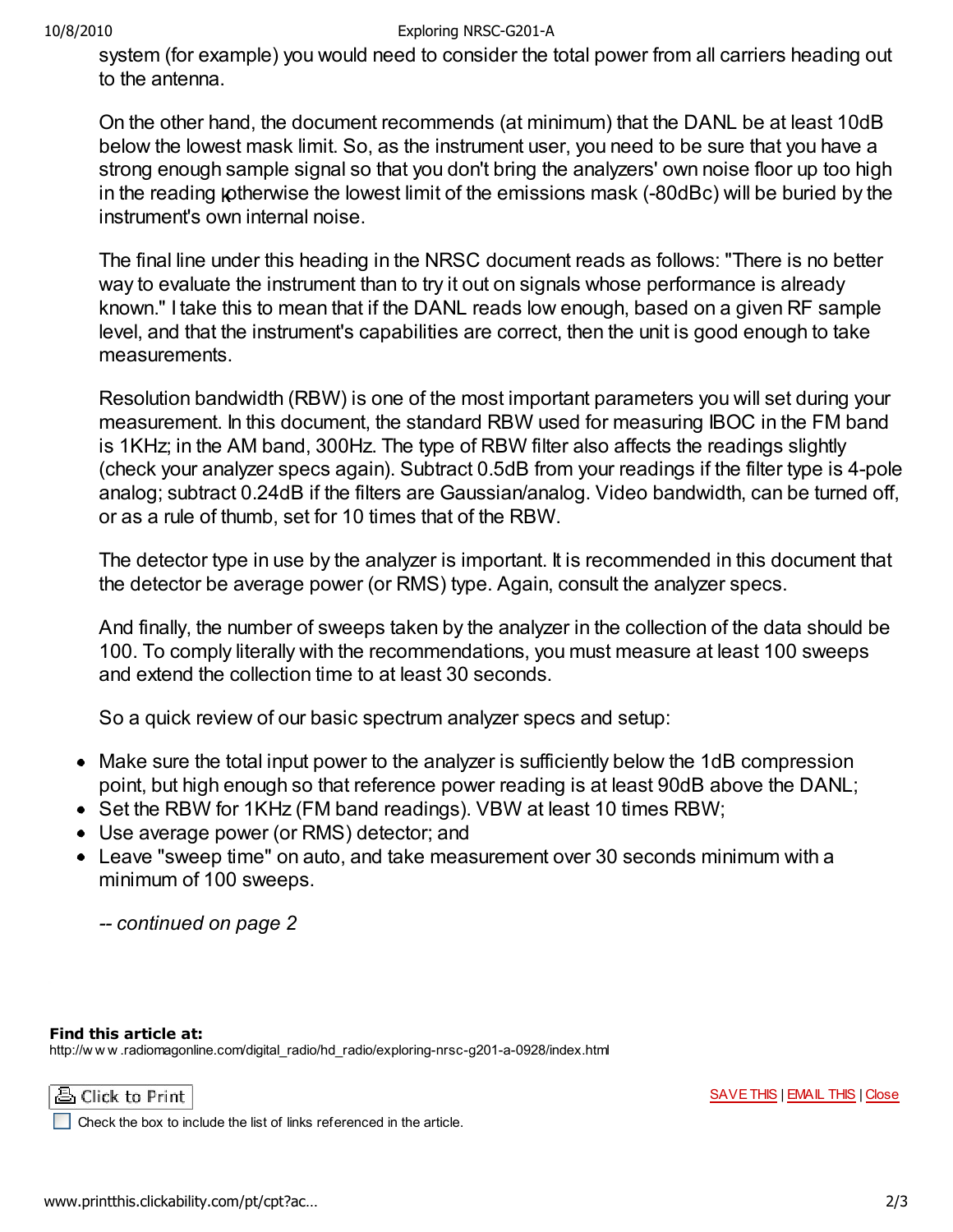



Pow ered by **Clickability** 

줍 Click to Print

SAVE THIS | EMAIL THIS | Close

## The sample point

The place to take measurements will be on the transmission line that carries both the analog and IBOC carriers. In the event that you use space-combining, or separate antenna feeds, the situation is a bit more complicated. We'll discuss those particulars shortly.



Figure 1. Test equipment setup for a single transmission line system

When both types of carriers share the transmission line, you'll obviously use a line section downstream from a high-level or split-level combiner for simply on the output side of a combined amplifier. Insert an RF sample slug (such as a Bird 553-75) in the line section. The sample level on that particular slug is -55dBc which seems like quite a bit of attenuation. But, even with a sample at 55dB below the carrier level, you've still got lots of power (relatively speaking). For example, if your TPO is 10kW wetherwise known as +70dBm, 55dB below that is still +15dBm, which is likely way too much power for the input of your analyzer to handle. Be prepared with at least 20dB of outboard attenuation and connect that to the input of your analyzer before even connecting your sample line! I use outboard attenuators in series w pically a couple of -10dB, a single -6dB, a single -3dB and -2dB. Put them physically as close to the analyzer input as possible 4 hereby minimizing the chances of RF pollution getting into leaky coaxes that may otherwise be used to connect the output of the attenuators to the input of the analyzer. See Figure 1 for more clarity.



Figure 2. Combined hybrid IBOC measurement package (CHIMP) sampling

www.printthis.clickability.com/pt/cpt?ac… 1/3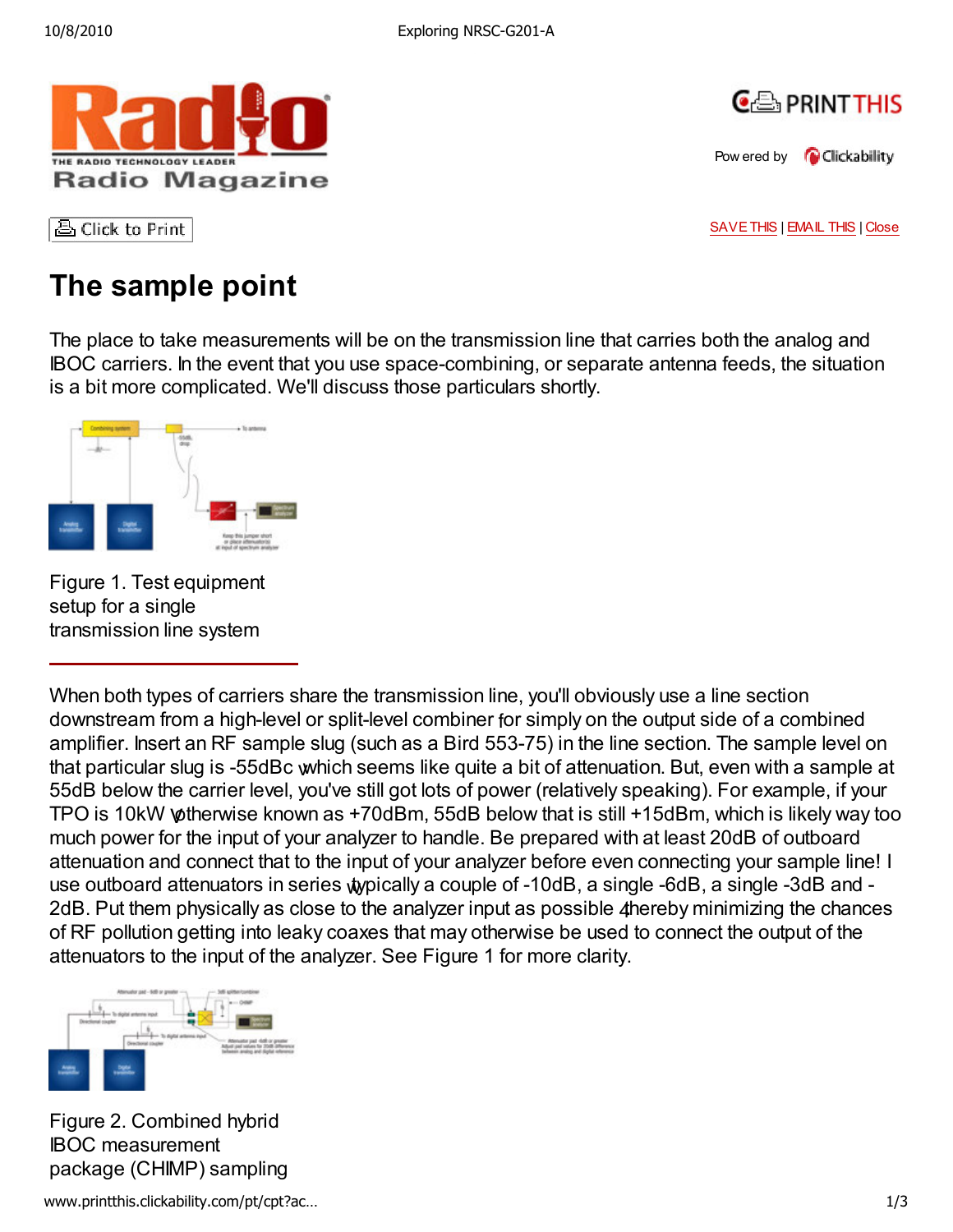If your analog and digital transmitters do not share a common transmission line, then the measurement technique is more involved. NRSC-G201-A has a section about CHIMP, otherwise known as the Combined Hybrid IBOC Measurement Package, and it's a very straightforward method for measuring mask compliance in this circumstance. (Randy Mullinax of Clear Channel developed it in 2006.) Basically the technique involves the addition of the analog sample, and the IBOC sample, by means of small combiner (such as a Mini-circuits ZFSC-2-2) that subsequently drives the analyzer input. (See Figure 2.) The reference levels are carefully set (more on that below) and external attenuation is used to ensure that the analog sample is 20dB higher than the digital sample. Once this is accomplished, the spectrum display is equivalent to what you would see if the two signals shared one transmission line.

## Taking the measurement

As mentioned earlier, when taking the IBOC measurements, you'll make use of the average power (or RMS) detector in your spectrum analyzer. Set the RBW for at least 300kHz for the reference set \* that way you'll be telling the analyzer to include all the RF from your analog carrier y regardless of the modulation. NRSC-G201-A recommends removing all sub-carriers and stereo pilot for this measurement, and modulating the carrier at 100 percent with a 1kHz tone, by the way. The reasons given are twofold: The results are more repeatable and demanding against the mask limits than either pink noise or normal program audio. Obviously this will require the station to be off-air in the middle of the night. (I prefer not to work in the middle of the night unless it just can't be avoided.)



Figure 3. Setting the reference: get the trace as close to the top of the display as possible.

With the RBW set at 300kHz, and external attenuation in place ahead of the analyzer input, connect the sample signal, and take a look at how much power is making it into the analyzer. (Let the analyzer average out this power reading as well set the reference level after 15 or 20 sweeps). A good rule of thumb is aiming for 10dB below the 1dB compression point. If the input signal is too low, remove some of the external attenuation until you get a level you can easily work with, and change the attenuation in the analyzer (1dB steps) to get the trace as close to the top of the display

www.printthis.clickability.com/pt/cpt?ac… 2/3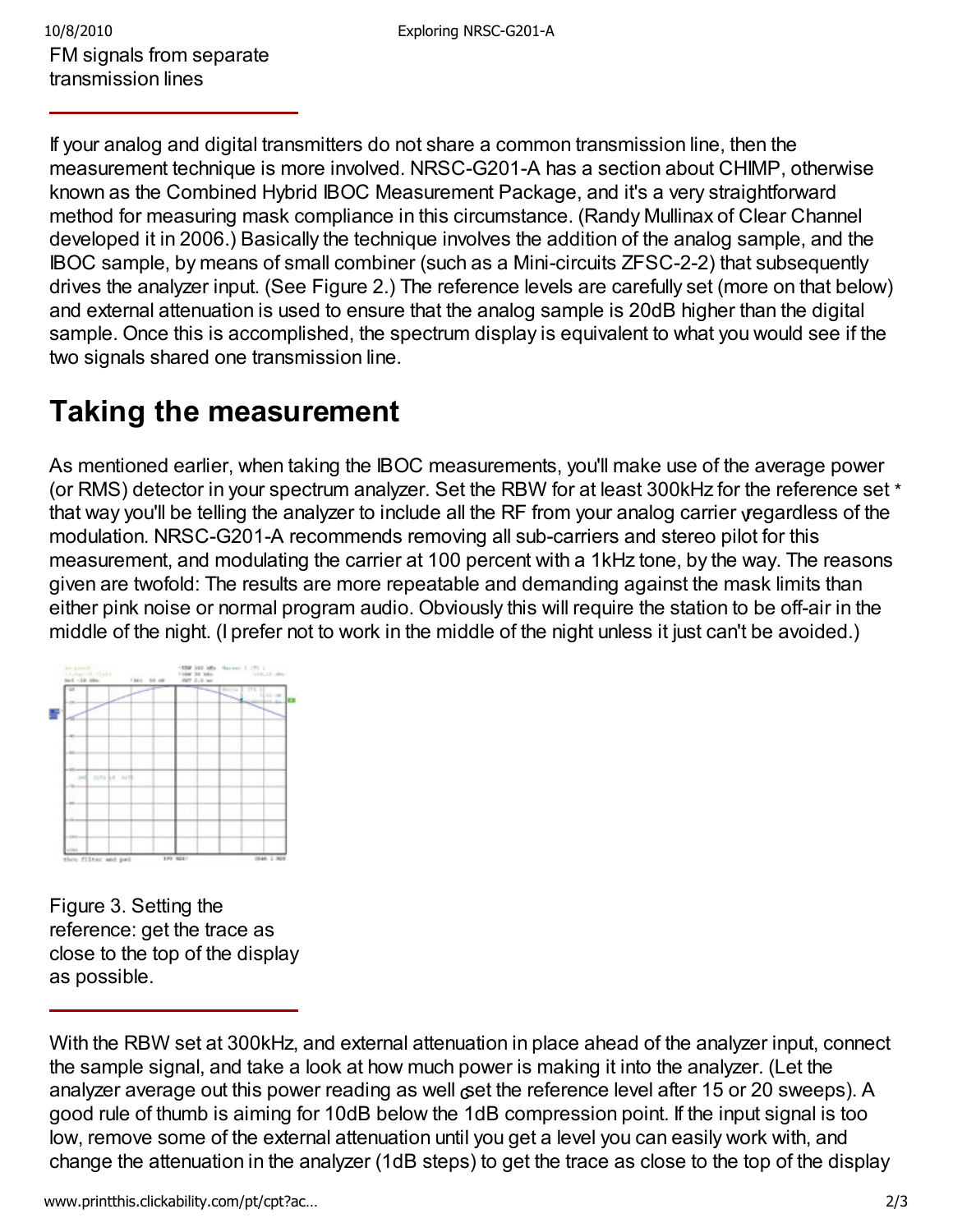### 10/8/2010 Exploring NRSC-G201-A

as you can. (Figure 3 shows an example analyzer display.) Strive to get the power reference right at a value that's a multiple of 10 (like -10dBm) because this will make it a bit easier later on to evaluate your performance with respect to the mask.

Setting reference levels while using CHIMP is a little more involved. First, using the output of the little power combiner, set your analog reference level with the sample with the IBOC signal removed. Make a note of the level. Then take a look at the IBOC-only level, with the analog signal removed. Add or subtract attentuation on the analog sample input to the combiner so the two samples, after being combined, hit the input of the analyzer exactly 20dB apart in level.

-- continued on page 3

### Find this article at:

http://w w w .radiomagonline.com/digital\_radio/hd\_radio/exploring-nrsc-g201-a-0928/index1.html



SAVE THIS | EMAIL THIS | Close

Check the box to include the list of links referenced in the article.

© 2008 Penton Media, Inc. All rights reserved.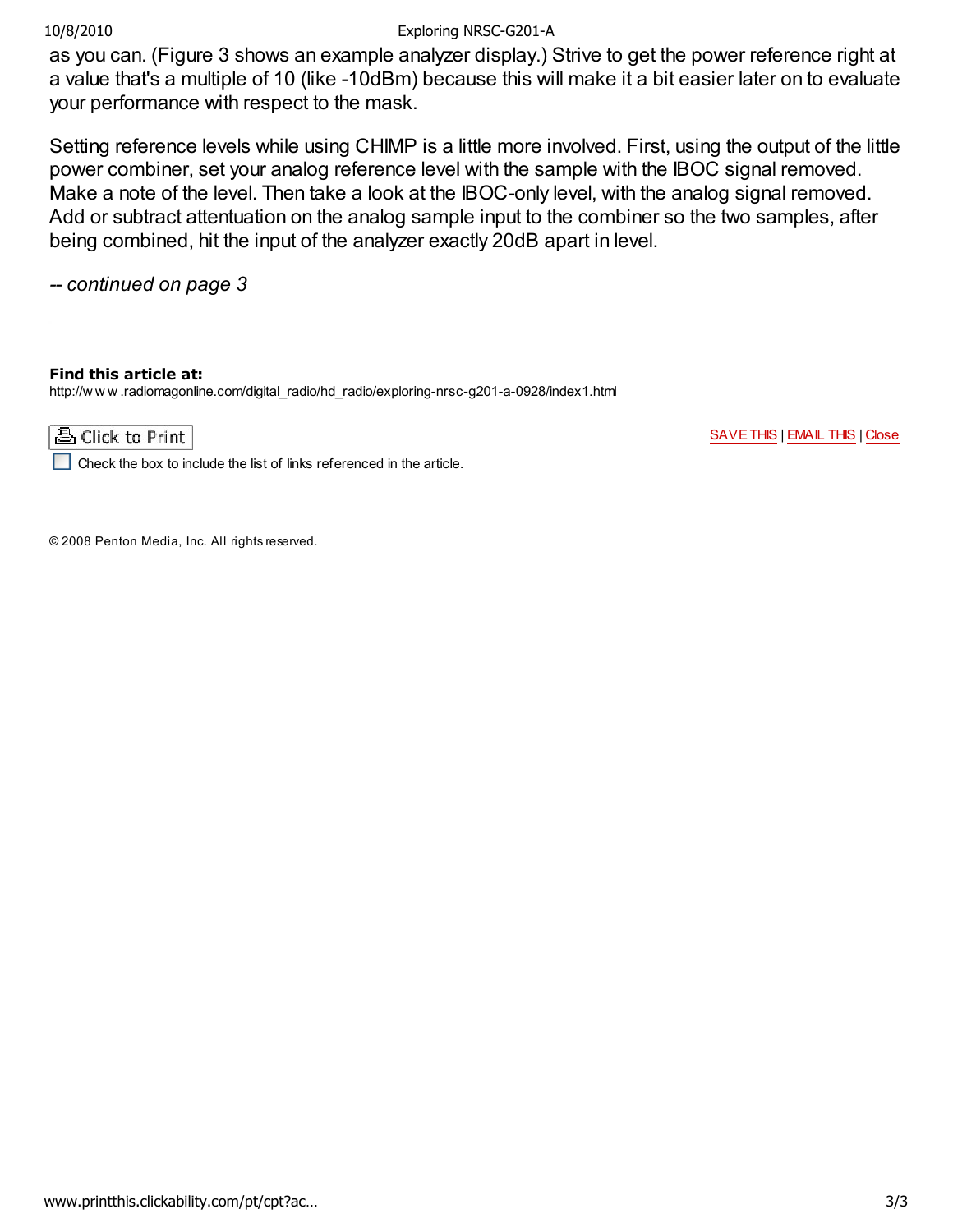



Pow ered by **Clickability** 

**△** Click to Print

SAVE THIS | EMAIL THIS | Close

After setting your reference level, change the RBW to 1kHz (for the FM band). As I mentioned previously, use the average power (or RMS) detector in the analyzer, and let it sweep at least 100 times (leave the sweep speed on auto) and for at least 30 seconds.

## What can we expect to see for results?

Another common feature in newer analyzers is the ability to set "limit lines" on the display to quickly judge whether or not the emissions you measure are in compliance. Take a look at Table 1 to see those limits v keeping in mind those refer to 1kHz RBW on the analyzer.

Frequency Offset relative to carrier (kHz) Level relative to carrier (dBc/kHz)

| $100 - 200$ | $-40$                                 |
|-------------|---------------------------------------|
| $200 - 250$ | (-61.4 - [freq. in kHz - 200]) *0.260 |
| $250 - 540$ | -744                                  |
| 540 7600    | (-74.4 - [freq. in kHz - 540]) *0.293 |
| >600        | -80                                   |

If your analyzer meets all the other requirements mentioned herein but won't accommodate limit lines, then when printing out the results (or otherwise generating a hard copy of the results) you'll need to add the limit lines yourself.



Figures 4. Results with a span of 500kHz.

During the measurement process, I first look at a span of 500kHz. I then go up to 1MHz, and finally 2MHz. See Figures 4, 5 and 6 for examples.

www.printthis.clickability.com/pt/cpt?ac… 1/3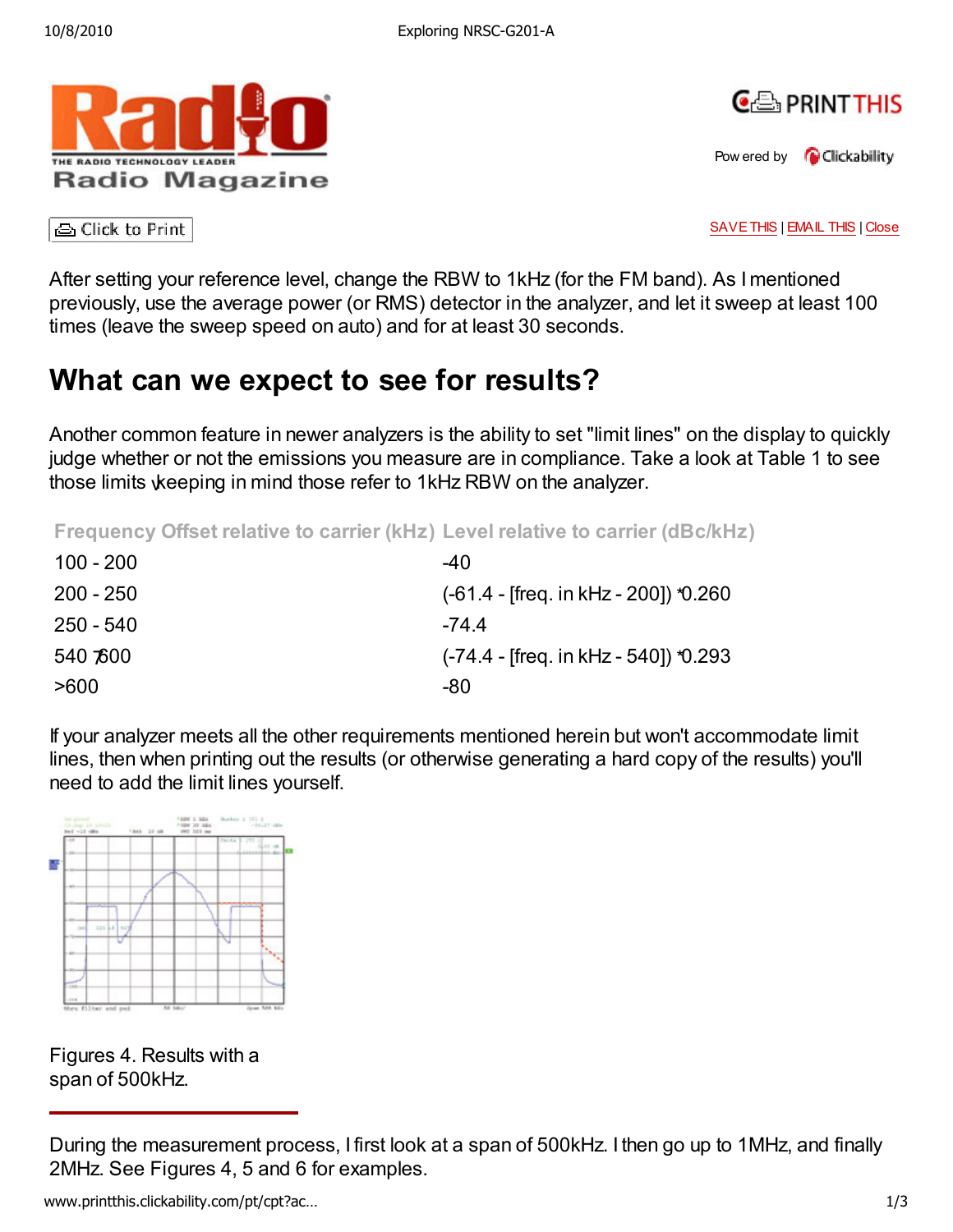

Figures 5. Results with a span of 1MHz.

By making your input reference level as close to one of the 10s as possible (like -10dBm) and then adjusting the span so that each division is a multiple of 100kHz you'll find evaluating your performance with respect to the mask is made easier.



Figures 6. Results with a span of 2MHz.

IBOC measurements are easy to do if you have the correct instrumentation. Make notes on the particular details of how it is done in your case, and file the results in a well-known spot (one you won't forget about between measurements) and you'll have gotten one more of your job functions completely under control.

Irwin is transmission systems supervisor for Clear Channel NYC and chief engineer of WKTU, New York. Contact him at doug@dougirwin.net.

## Related Articles

## October 2010

The results of the 2010 Salary Survey are reveeled, we look inside NRSC-G201-A, Cumulus/Dickey update the Braves broadcast facilities, and we look at open-source software....